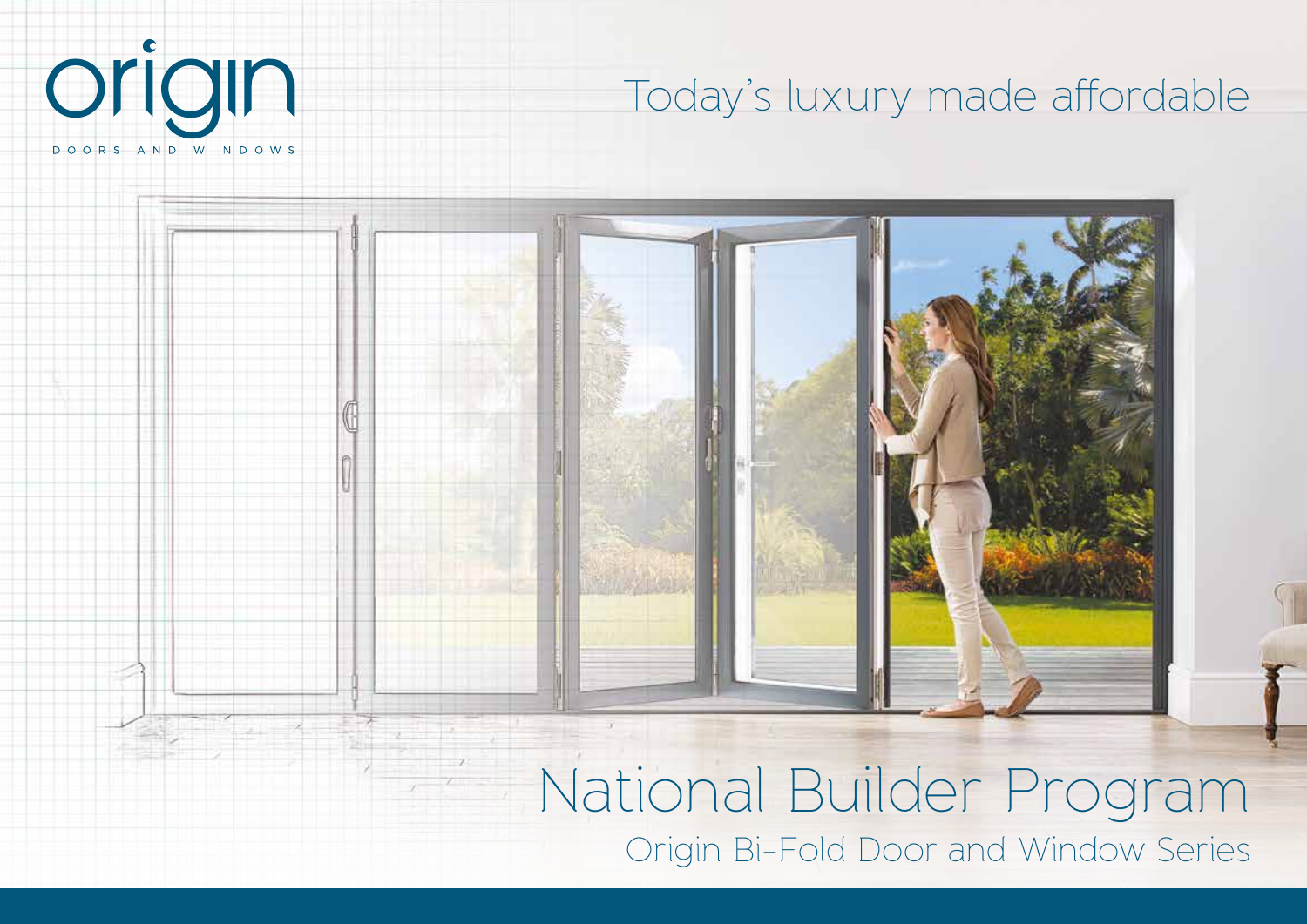# It's all about lifestyle...

The Origin family of Bi-folding Doors and Windows have been designed to compliment each other to create as many indoor to outdoor openings as possible.

Create more light and interaction with the outdoors by folding and stacking.

"Memories that are built closer to nature leave the deepest imprint" Ben Halvorsen, President Origin USA Inc.





Bar-top bi-folding windows

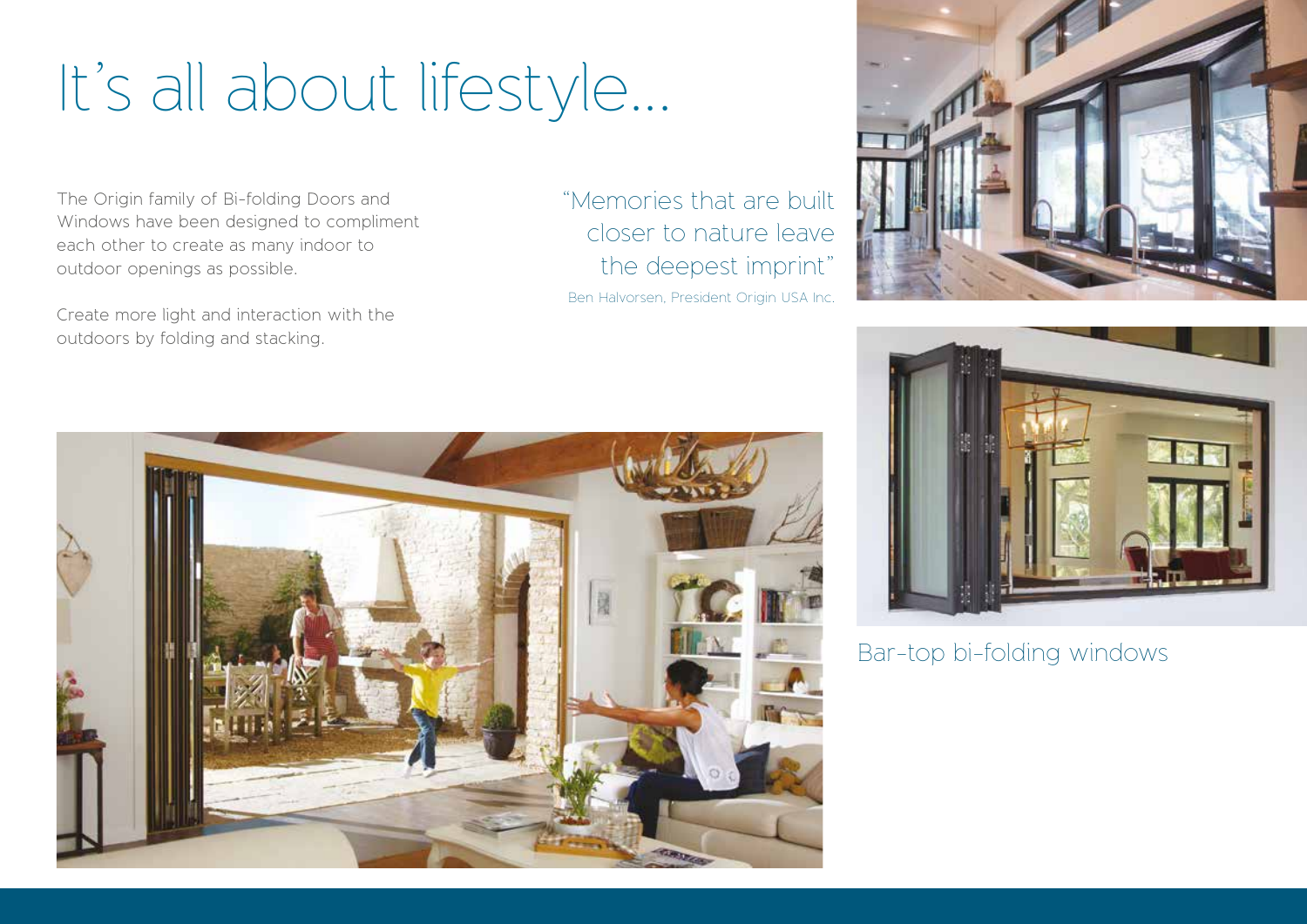# 3 Step - Choose and go...

### SELECT SIZES & CONFIGS

Flexibility as standard - without the confusion. 3-, 4-, 5- & 6-panel options with multiple confugurations to suit any lifestyle. Doors open inwards or outwards.

### 1 Door Option 2 Door Option







### 3 Door Option 4 Door Option







3 doors fold in one direction

4 doors fold in one direction 3 doors fold in one direction, 4th door in the other

### 5 Door Option





3 doors fold in one direction, 2 in opposite direction direction

5 doors fold in one

### 6 Door Option



direction, 6th door in

the other



3 doors fold in one direction 3 in opposite direction

CHOOSE YOUR COLOR. HARDWARE AND **FINISHES** 

### Colors to suit all lifestyles...



Jet Black Patio White



Southern Bronze Anodized Bronze



Solid stainless steel lever handle with separate escutcheon

(Style 253/280)

Available in stainless steel, black, bronze and white

### 3 MATCH YOUR GLASS TO YOUR CODE REQUIREMENT:

Impact Rated, Ultra-thermal, Turtle Glass etc..









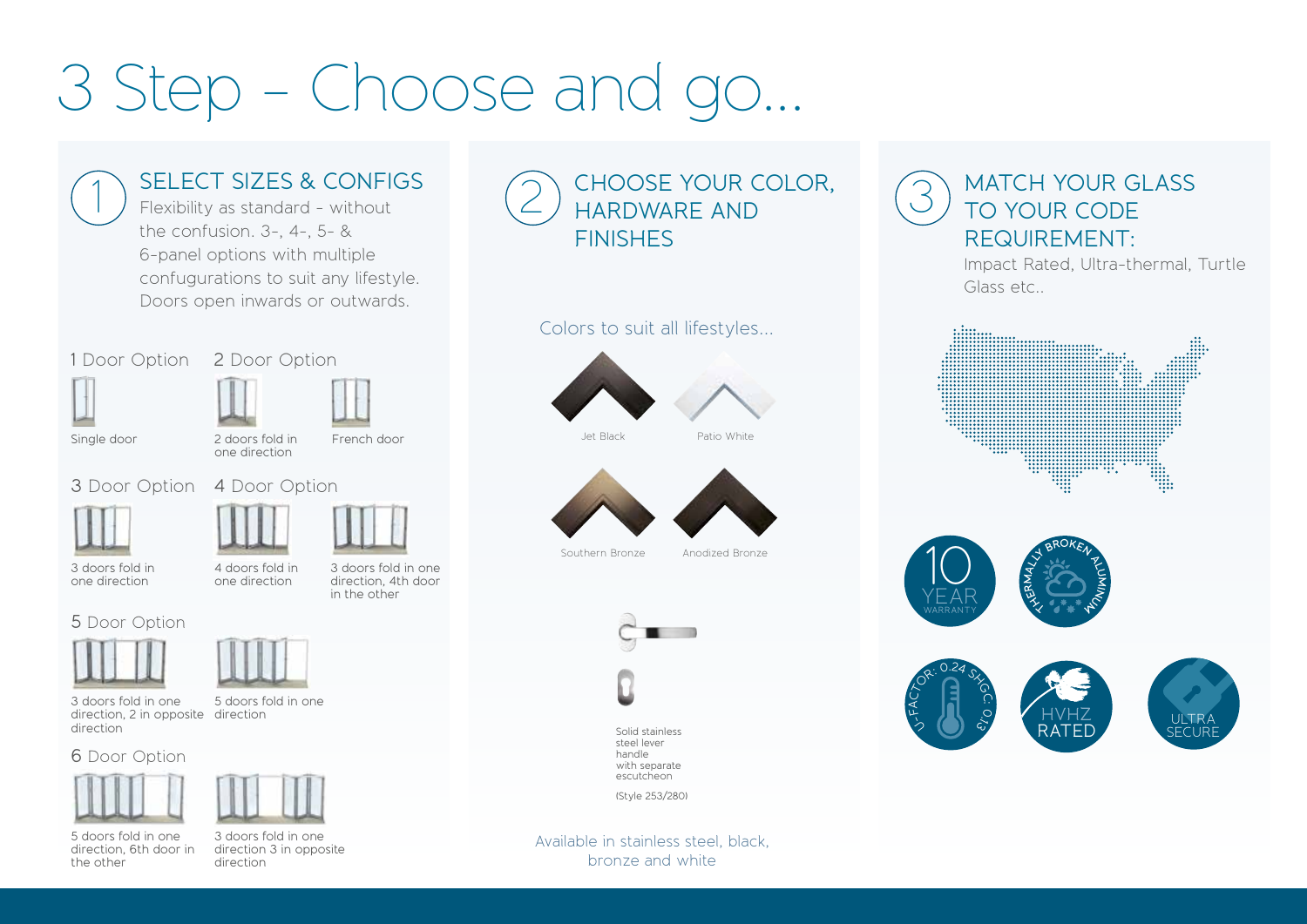### Simple Thresholds

No matter the size of the opening or number of panels - one track dimension fits all. Simply lay the 2 inch tall track into a designed-in recess and the panels will slide and stack on a flush track that will always be 3 inches from front to back. No more 9+ inch track add-ons for endless panels on larger openings to step over.

When it's all said and done, what practical detail do we all care about the most? Nine times out of ten it's the threshold Is it flush? Does the water stay out? How big is the step-over? What standards does it meet? Is it easy to install?

Tested to High Velocity Hurricane Zone AAMA water standards, no internal riser to worry about and even a thermal break, the discreet track system even has a small prep detail to allow for trolleys to be swapped out in the unlikely event that there is a failure.









### Unbeatable lead times and quality

With set sizes and easy to understand configurations, National Builders can offer the highest quality folding doors and windows at unbeatable prices with lead times measured in days rather than weeks.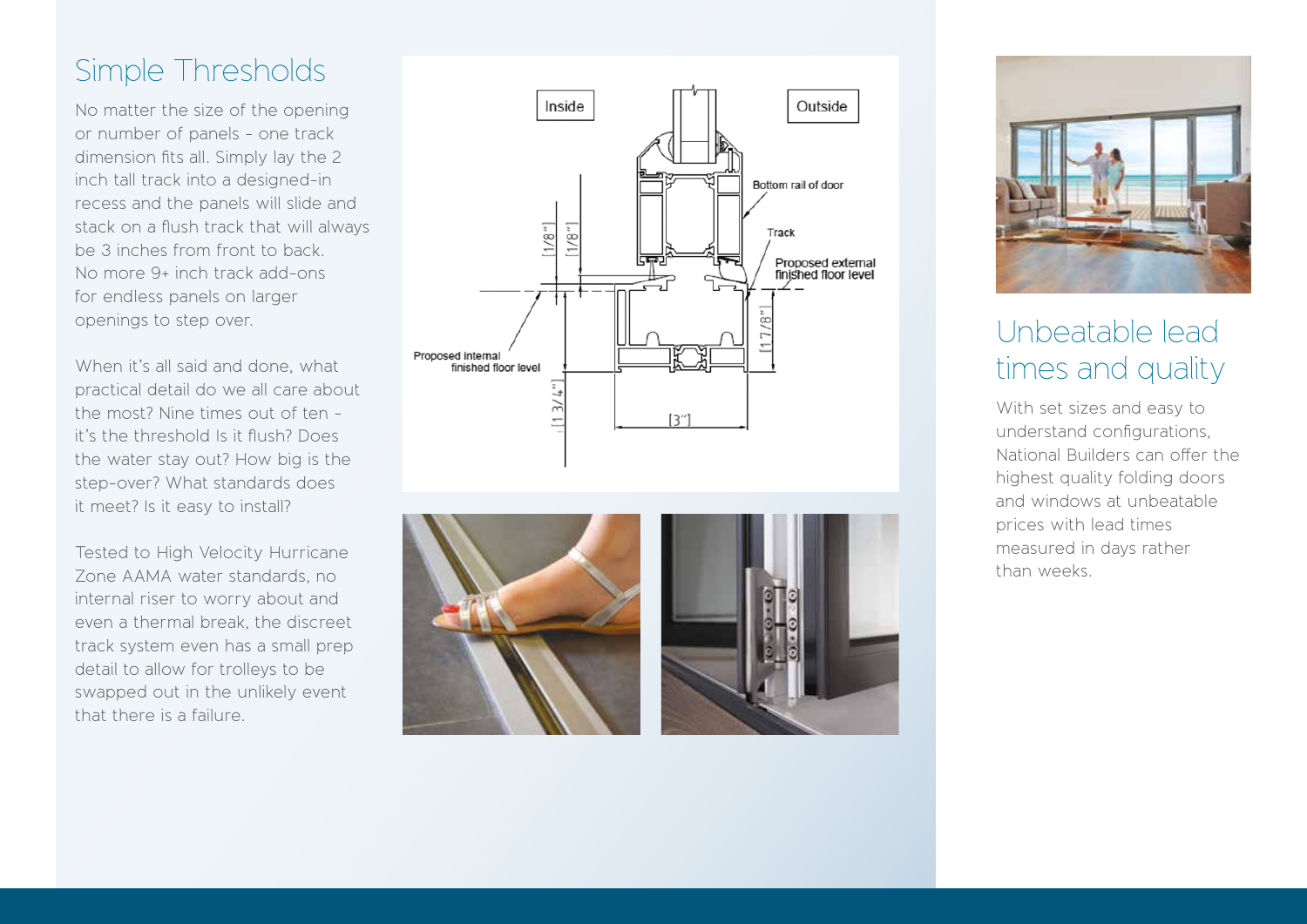

# Configurations...

Choosing your Origin Door has never been easier. If you know your rough opening size, find the nearest opening measurement in the table below and scan down the column to view your possible door options.

Opening Size



Standard widths available at 10ft tall\*

Wider & fewer panels available at 8ft tall\*

\*Non-hurricane impact zones only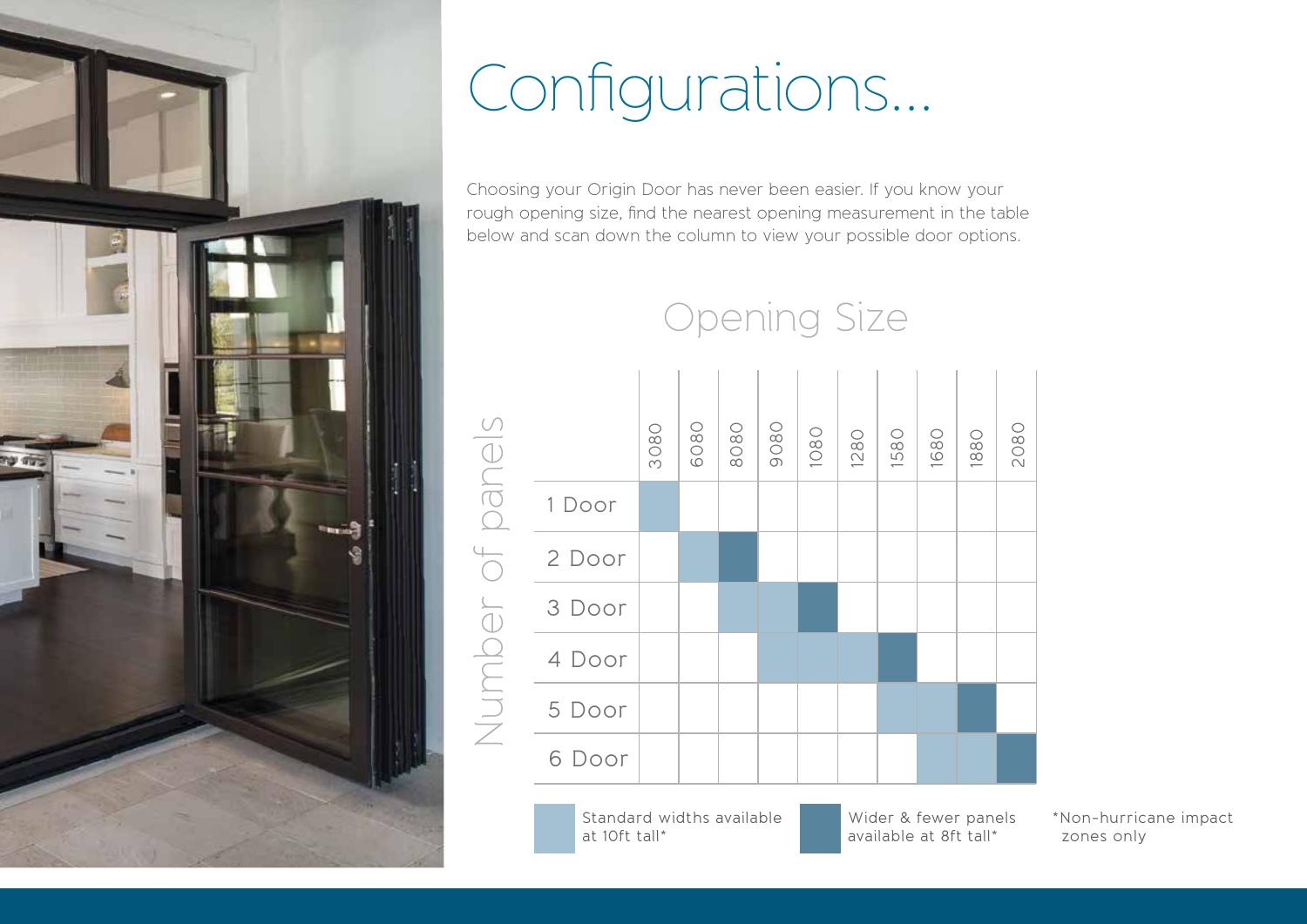### Precision Craftsmanship

Not all bi-folds were created equal. The Origin Bi-fold Door has been designed from the ground up, using proprietary hardware (no off-the-shelf add-ons to be found anywhere) with the homeowner and installer in mind.

All components are easily swapped out for quick servicing. Most importantly, customers experience smooth and intuitive operation over and again.

### Gravity on our side

The Origin Bi-fold was designed as a "bottom run" system which allows corner doors to work with floating cantilever openings with no fixed corner post needed.

Extra light and unhindered views make the corner door set-up a property game-changer.



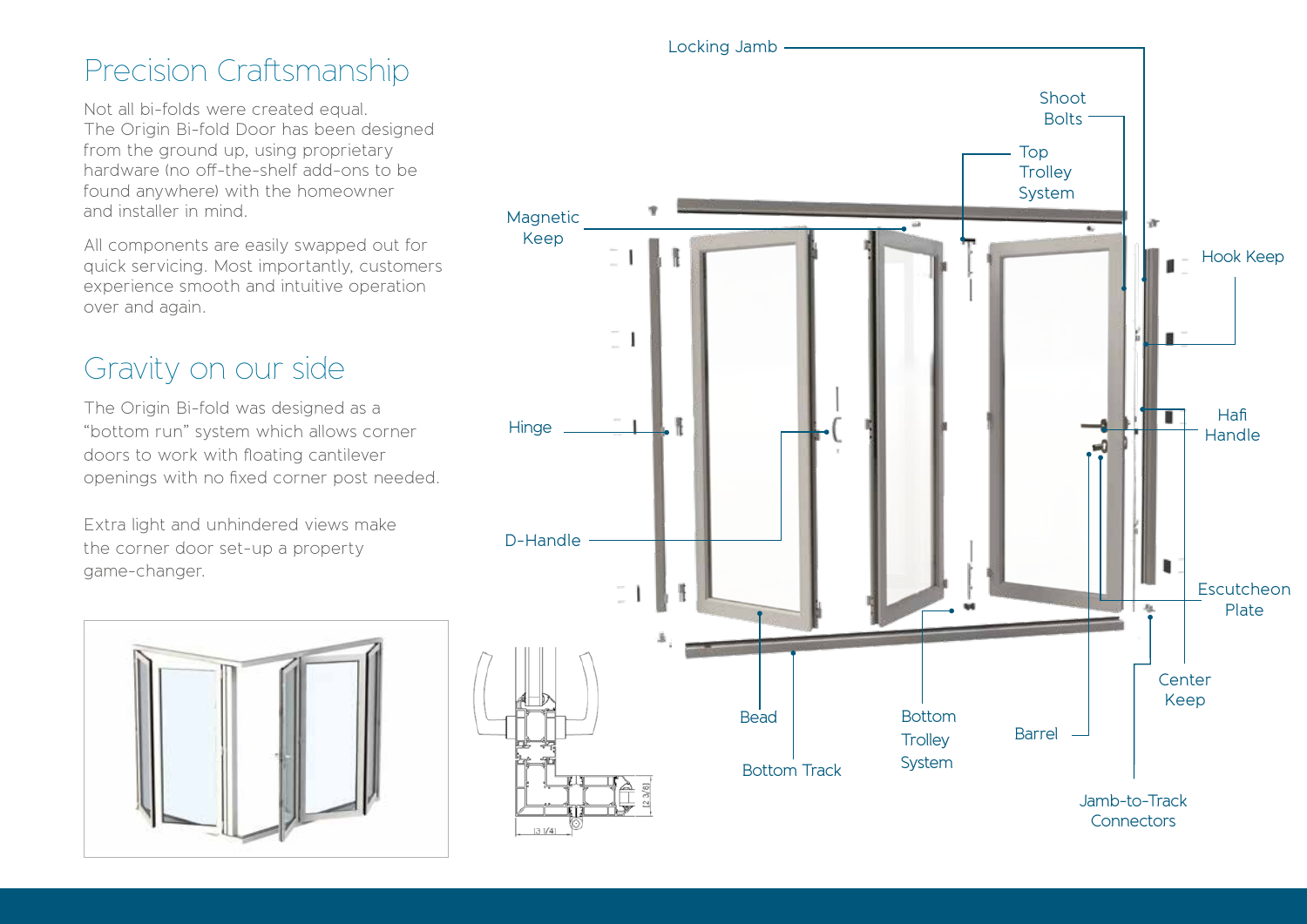# Guiding principles... What to expect from Origin

to transform the way we do home.



### The Origin Team

Passionate and purposeful best describes the 300 strong team working hard every day to deliver on the promise to make the best doors and windows in the world for the